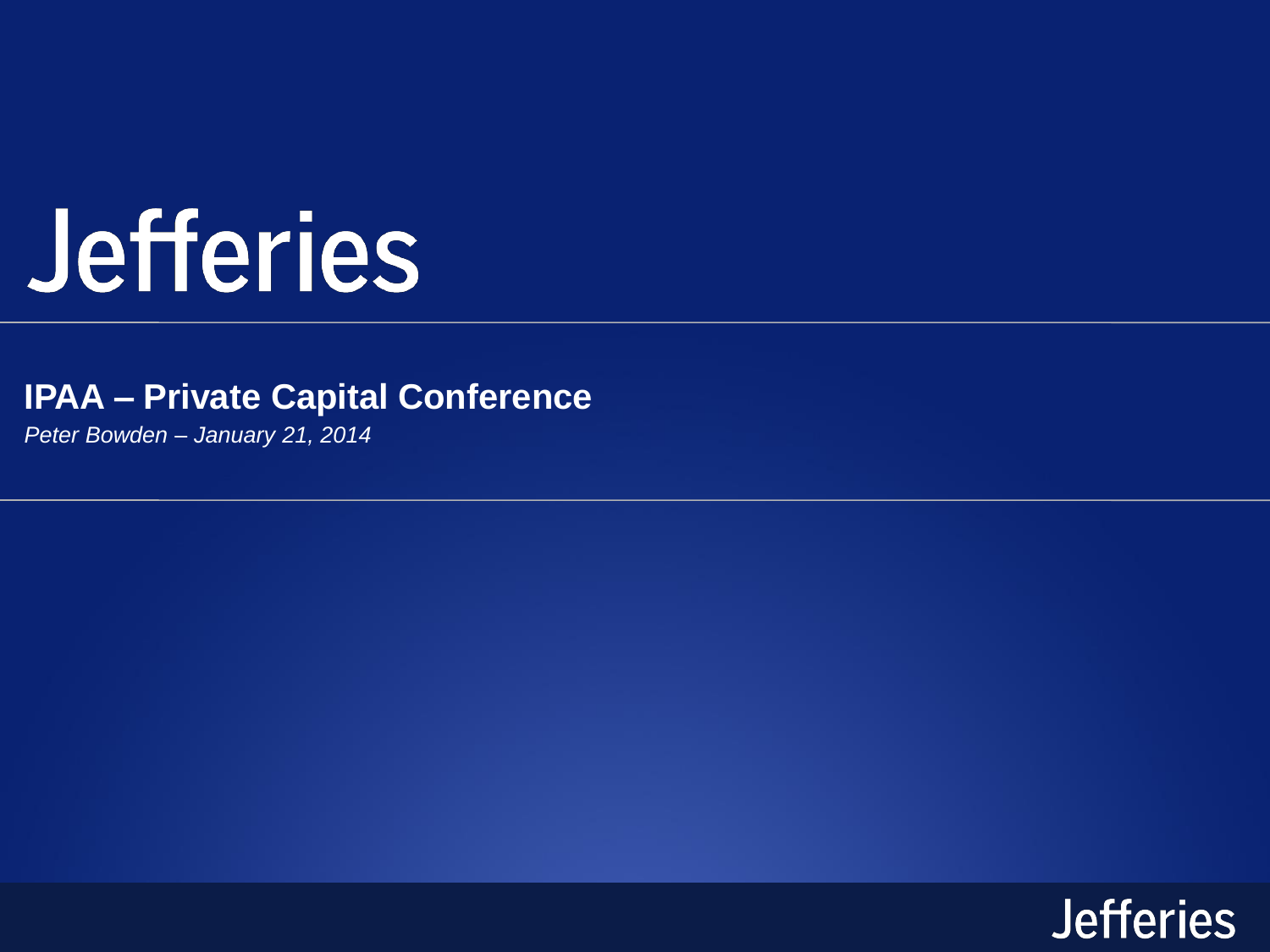# **Historical MLP Capital Raising Activity**

(\$ in Billions)

- Since 2010, there has been significant growth in institutional demand for debt and equity securities of MLPs; correspondingly, the level of MLP capital markets activity has increased
- In 2013 alone, MLPs raised over \$60.0 billion in the public capital markets
- **In addition, over \$20 billion was raised in 2013 through private financings**



**Jefferies** 

Source: SDC and Company filings.

(1) Includes private placements and block trades.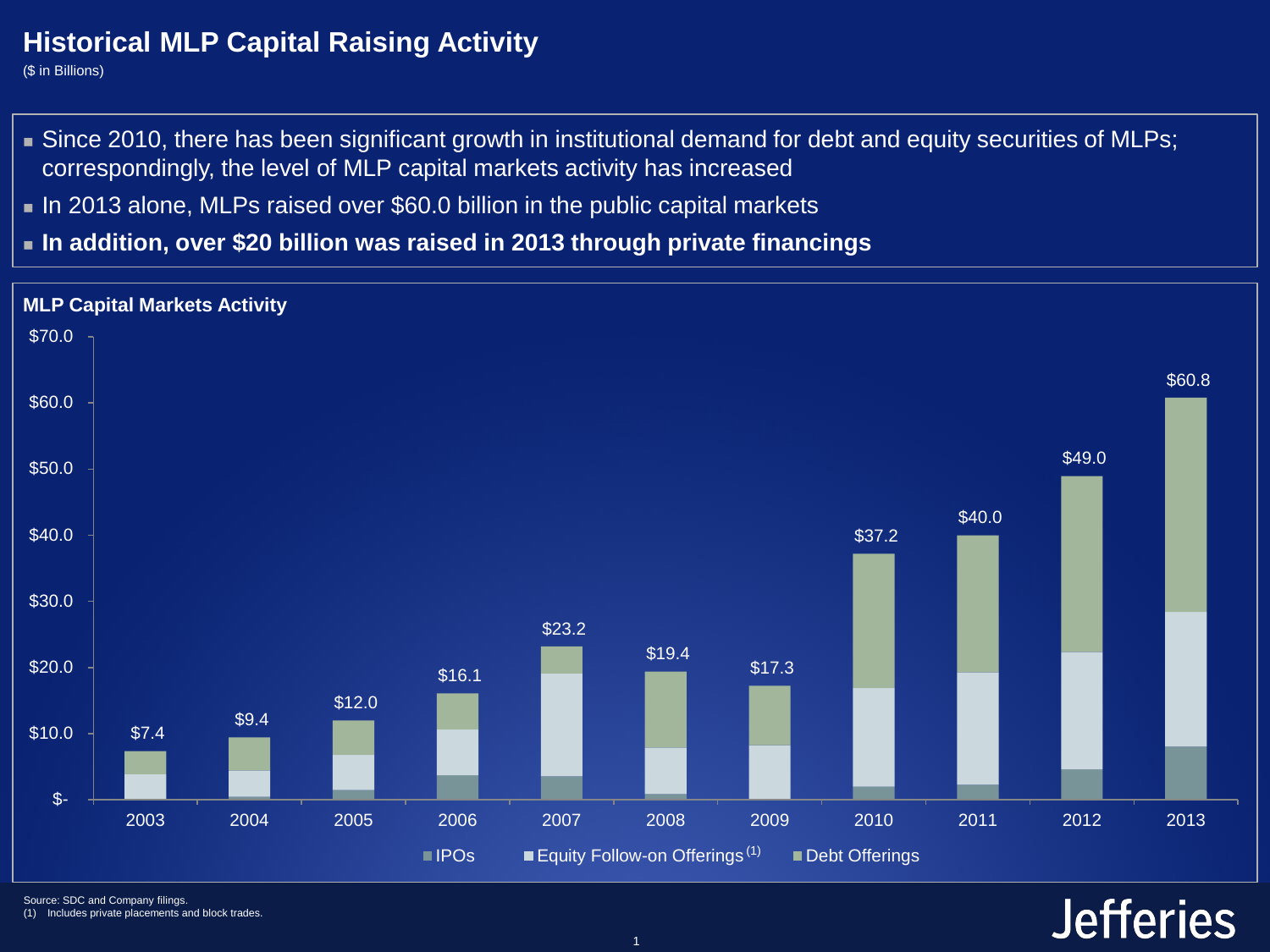# **Increased Institutional Investment in MLPs Over Time**





Source: Wall Street research.

(1) Includes MLP-related closed-end funds, comprised of funds with 25% or greater of holdings in MLPs.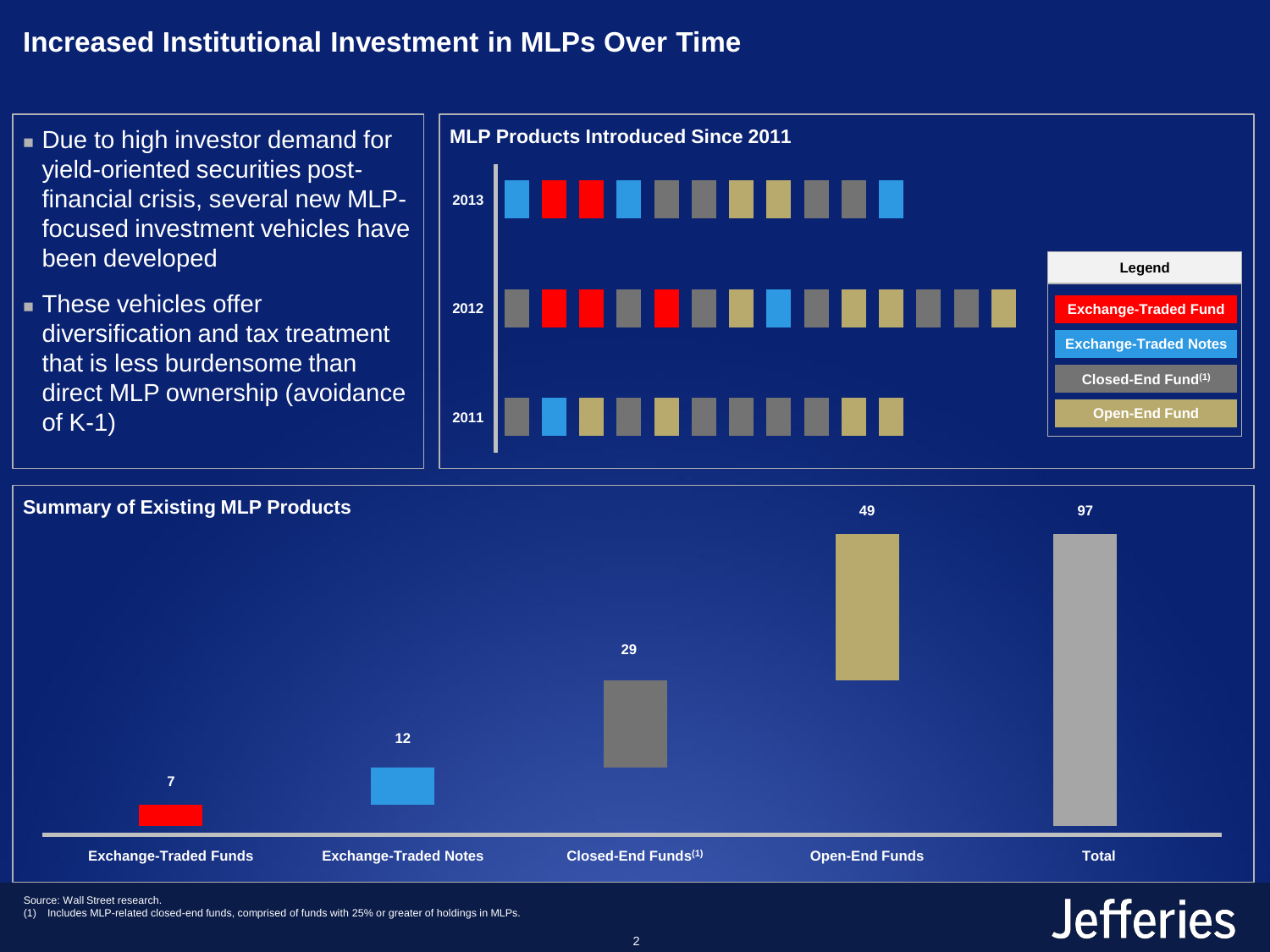### **Total Net Assets of MLP Investment Vehicles**

Last Twelve Months – \$ in Billions

 Total AUM of MLP-focused investment vehicles continues to increase as investor demand for MLP exposure remains strong









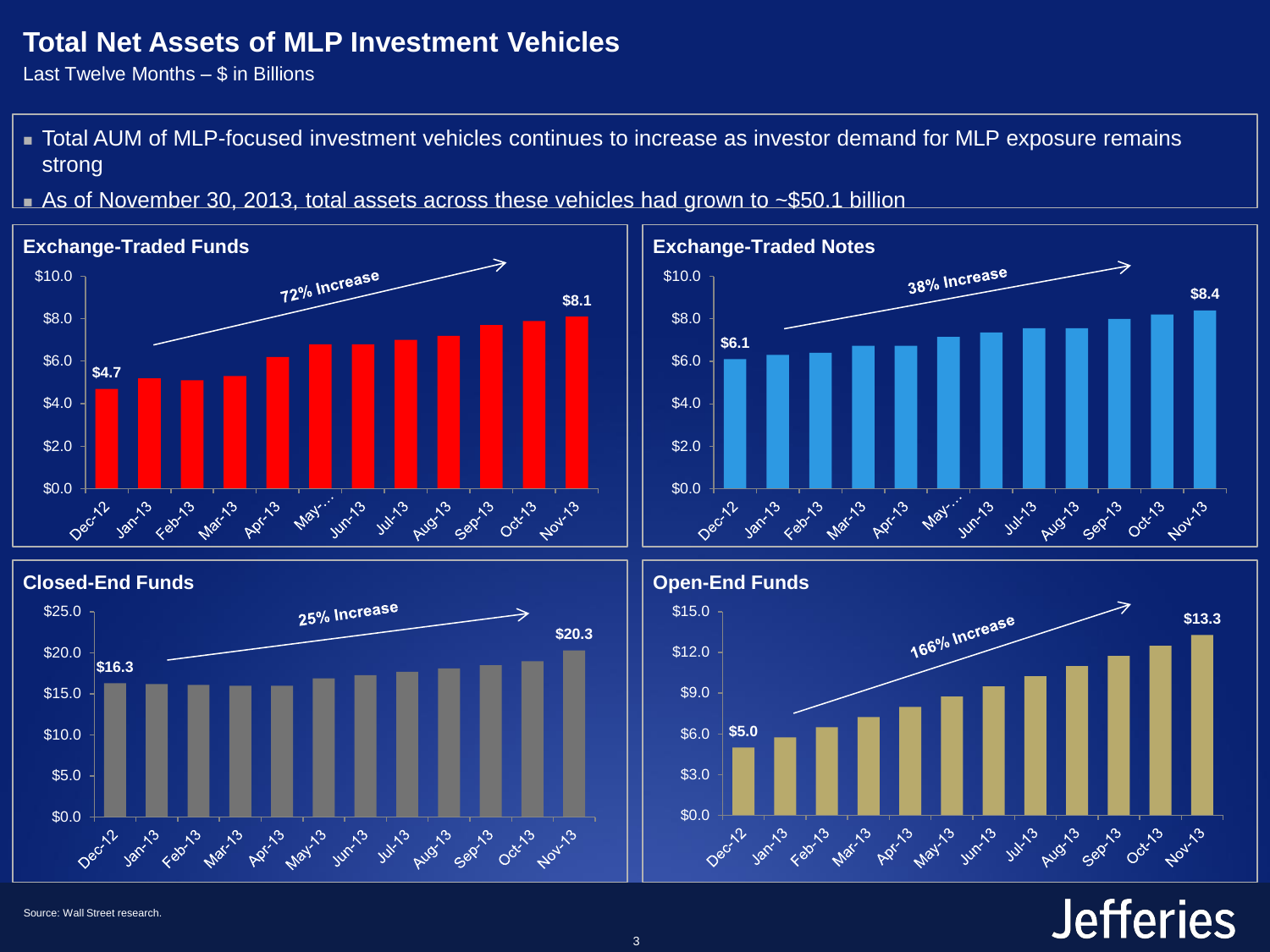# **Historical MLP Trading Performance**

- The Alerian MLP index generally outperformed other yielding asset classes in the five-year period following the financial crisis
- While the Alerian MLP Index has underperformed other benchmarks during 2013:
	- ─ MLPs have still provided solid performance on a total return basis of approximately 29% primarily due to distribution growth
	- ─ The recent underperformance of MLPs has been driven by waning investor appetite of yield products attributed to anticipation of near-term increases in interest rates



**MLP Yield vs. Other Yield-Oriented Investments (Current Yield %)**

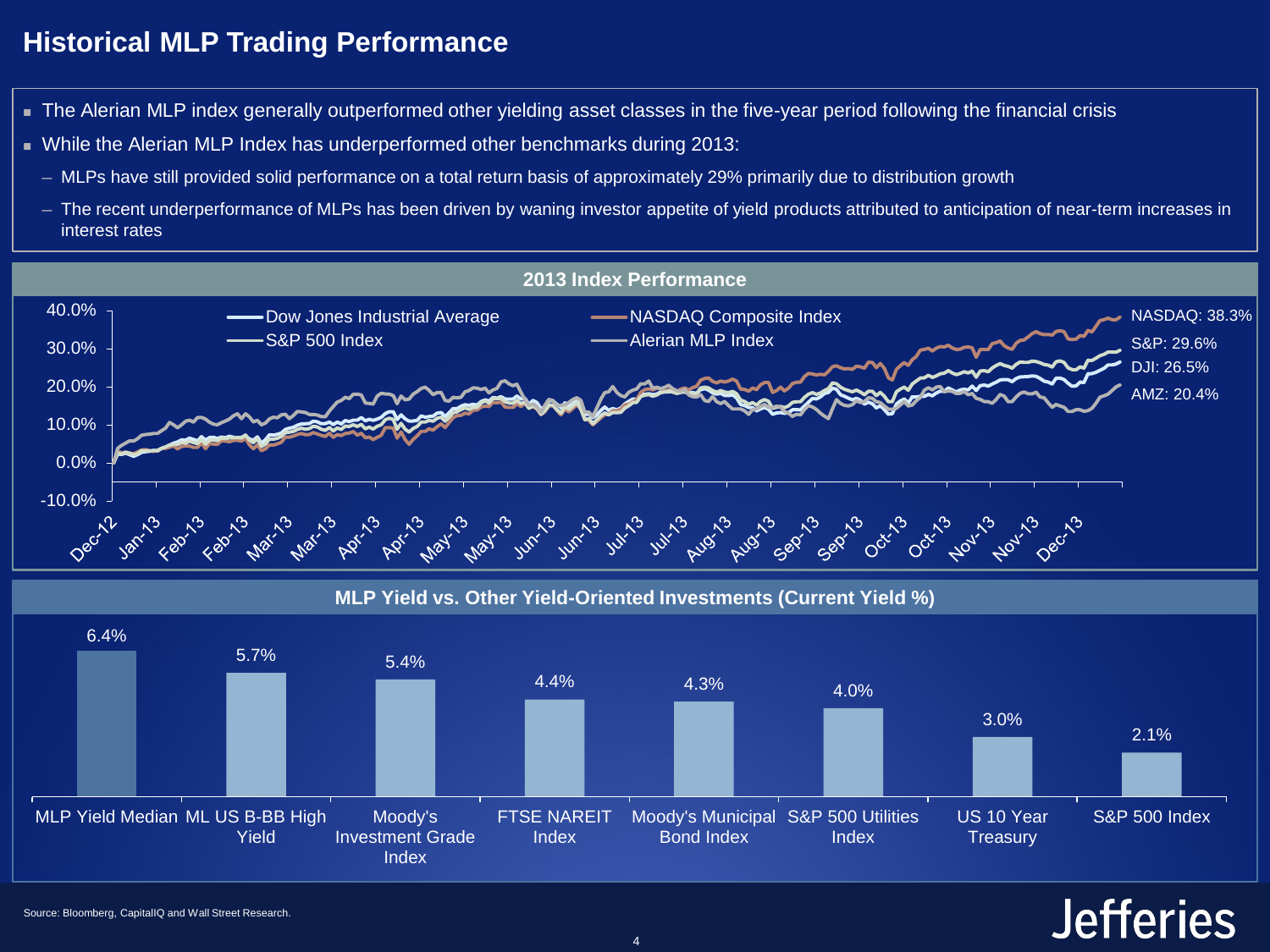# **Recent Successes in Private Funding of Greenfield Midstream**

| <b>Parties</b>                     | <b>Investment</b><br>/ Exit Date | <b>Greenfield Project</b>                                                                                                                                                                                                                                                                                                                                                                                                                                                                                                    | <b>Exit Features</b>                                                                                                   |
|------------------------------------|----------------------------------|------------------------------------------------------------------------------------------------------------------------------------------------------------------------------------------------------------------------------------------------------------------------------------------------------------------------------------------------------------------------------------------------------------------------------------------------------------------------------------------------------------------------------|------------------------------------------------------------------------------------------------------------------------|
| Arrow Midstream Holdings, LLC      | 2008<br>Oct. '13                 | Originally formed in 2008 to develop, own and operate crude oil, natural gas and water<br>gathering systems on the Fort Berthold Indian Reservation in the core of the Bakken<br>The Arrow system consisted of over 460 miles of gathering pipeline, including 150<br>miles of crude pipeline, 160 miles of natural gas pipeline and 150 miles of water<br>gathering lines<br>• Volumes on the system were ~50 MBbls/d of crude oil, 15 MMcf/d of natural gas and<br>8.5 MBbls/d of water                                    | • Arrow Midstream was<br>acquired by<br><b>Crestwood Midstream</b><br>Partners LP in October<br>2013 for \$750 million |
| NGP ENERGY CAPITAL MANAGEMENT      | Oct. '08<br>Apr. '13             | Originally formed in October 2009 to develop gathering, transmission, treating,<br>processing, compression and marketing services in key gas producing areas of the<br><b>U.S.</b><br>■ TEAK's Eagle Ford assets included 200 MMcf/d of cryogenic processing capacity, a<br>second 200 MMcf/d cryogenic processing facility expected to be in service in the first<br>quarter of 2014, 265 miles of 20" to 24" gathering and residue lines (750 MMcf/d<br>throughput capacity) and 275 miles of low pressure gathering lines | - TEAK Midstream,<br>L.L.C. was acquired by<br>Atlas Energy, L.P. in<br>April 2013 for \$1.0<br>billion                |
| Rangeland Energy, LLC<br>Midstream | Nov. '09<br>Nov. '12             | ■ Originally formed in November 2009 for the ground-up development of the COLT Hub,<br>North Dakota's largest open-access crude oil marketing hub<br>■ Construction of the facility began in May 2011 and the facility came into service in May<br>2012<br>Colt Hub assets included 120 MBbl/d of rail loading capacity, 720 MBbl of storage<br>capacity, a 64 MBbl/d truck unloading facility and a 21-mile, 10 bi-directional pipeline<br>connecting the COLT Terminal to the Dry Fork terminal                            | COLT was acquired by<br>Inergy Midstream, L.P.<br>in November 2012 for<br>\$425 million                                |
| CAIMAN ENERGY<br>Midstream         | May '09<br>Mar. '12              | ■ Originally formed in May 2009 to develop gathering and processing assets servicing<br>the Marcellus Shale<br>Assets sold included a gathering system, two processing facilities and a fractionator<br>(with expansions to all assets underway at the time)<br>Long-term contracted commitments included 236,000 dedicated gathering acres from<br>10 producers in West Virginia, Ohio and Pennsylvania and processing commitments of<br>100 MMcf/d                                                                         | • Caiman Eastern<br>Midstream LLC was<br>acquired by Williams<br>Partners L.P. in March<br>2012 for \$2.5 billion      |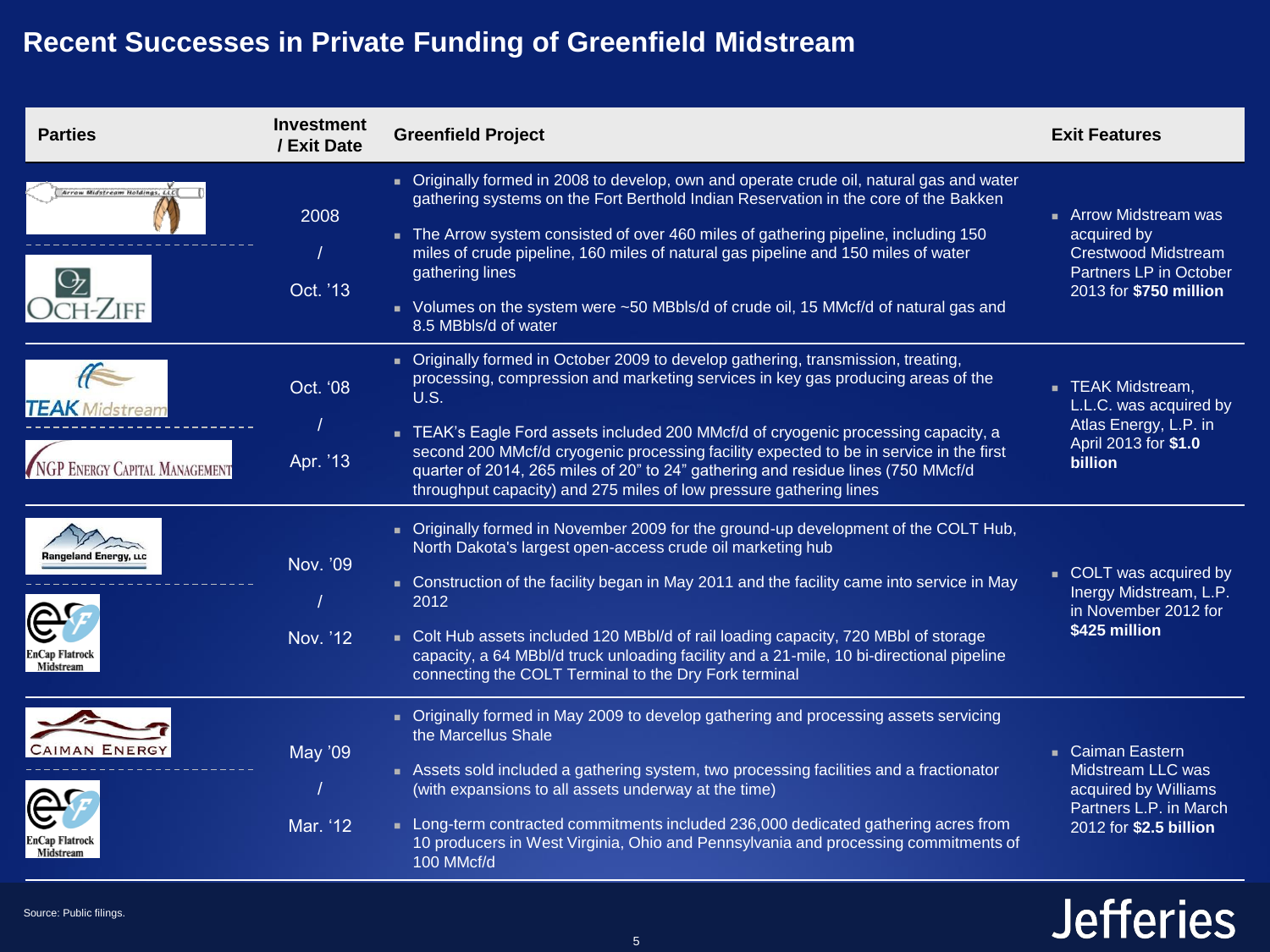# **Common Private Midstream Investment Structures**

| <b>Transaction Structure</b>         | <b>Benefits</b>                                                                                                                         | <b>Considerations</b>                                                                                             | <b>Recent Examples</b>                                                                                                                                                                 |                                    |
|--------------------------------------|-----------------------------------------------------------------------------------------------------------------------------------------|-------------------------------------------------------------------------------------------------------------------|----------------------------------------------------------------------------------------------------------------------------------------------------------------------------------------|------------------------------------|
| "Straight" Preferred Equity          | • Provides capital<br>pursuant to "smarter<br>paper" than common<br>equity - predictable<br>structured payments<br>until conversion     | Typically convertible<br>upon election beginning<br>three years post-<br>investment at an<br>attractive valuation | October 2010, \$140 million<br>preferred investment in Blueknight<br><b>Energy Partners by Charlesbank</b><br><b>Capital Partners and Vitol</b>                                        | Charlesbank <sup>I</sup>           |
| <b>Private Greenfield Funding</b>    | Immediate capital that<br>funds the intermediate<br>requirements of the<br>business through the<br>highest risk phase of<br>development | • Can entail payments to<br>management team upon<br>exit based on multiple of<br>invested cash flow               | Private greenfield investment in<br>Arrow Midstream Holdings by Och-<br>Ziff<br>Private greenfield investment in<br>EagleClaw Midstream Services by<br><b>EnCap Flatrock Midstream</b> | <b>EAGLECLAW</b><br><b>MIDSTRE</b> |
| Payment-in-Kind ("PIK")<br>Preferred | - Allows company to<br>bridge timing gap<br>between initial capital<br>outlays and achieving<br>free cash flow                          | Investor benefits from<br>compounding during the<br>pre-conversion period                                         | July 2010, \$300 million PIK<br>preferred investment in Copano by<br><b>TPG Capital</b>                                                                                                | <b>COPANO</b>                      |

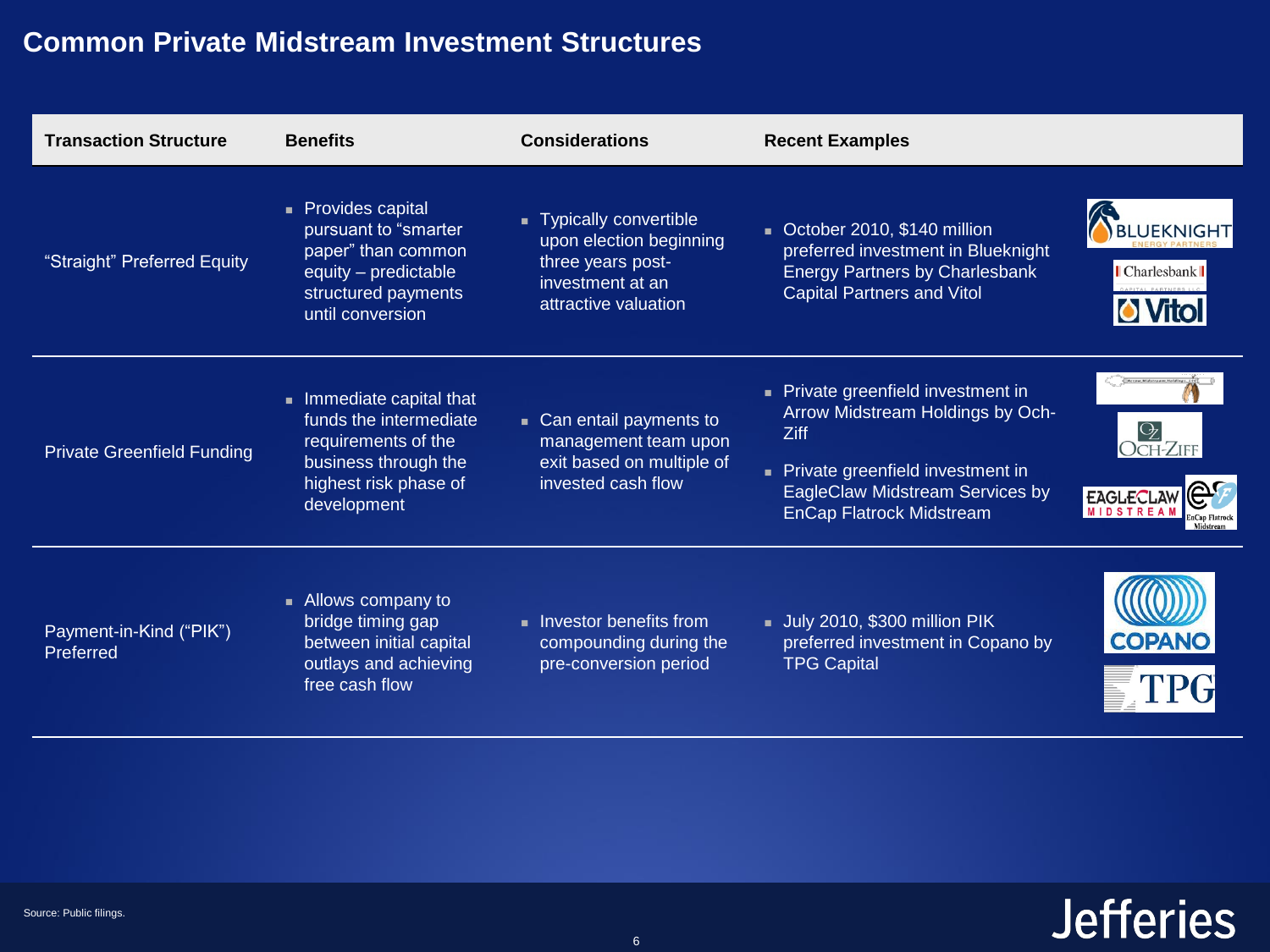### **PIK Preferred Example**

Copano Energy: Market Reaction to TPG Capital Investment

#### **Key Terms of Investment**

- On July 21, 2010 Copano announced the issuance of \$300 million of convertible preferred equity to TPG Capital
	- ─ Copano intended to use proceeds from the transaction to fund its Eagle Ford Shale expansion strategy
- The preferred units were entitled to in-kind quarterly distributions of \$0.72625 per unit for the first three years, and were generally convertible into common units on a one-for-one basis after July 21, 2013
- TPG Capital's investment was well-received by the market and Wall Street Analysts
	- ─ From announcement on July 21, 2010 to year-end, Copano's unit price increased 22.5% compared to a 10% increase for the Alerian MLP Index

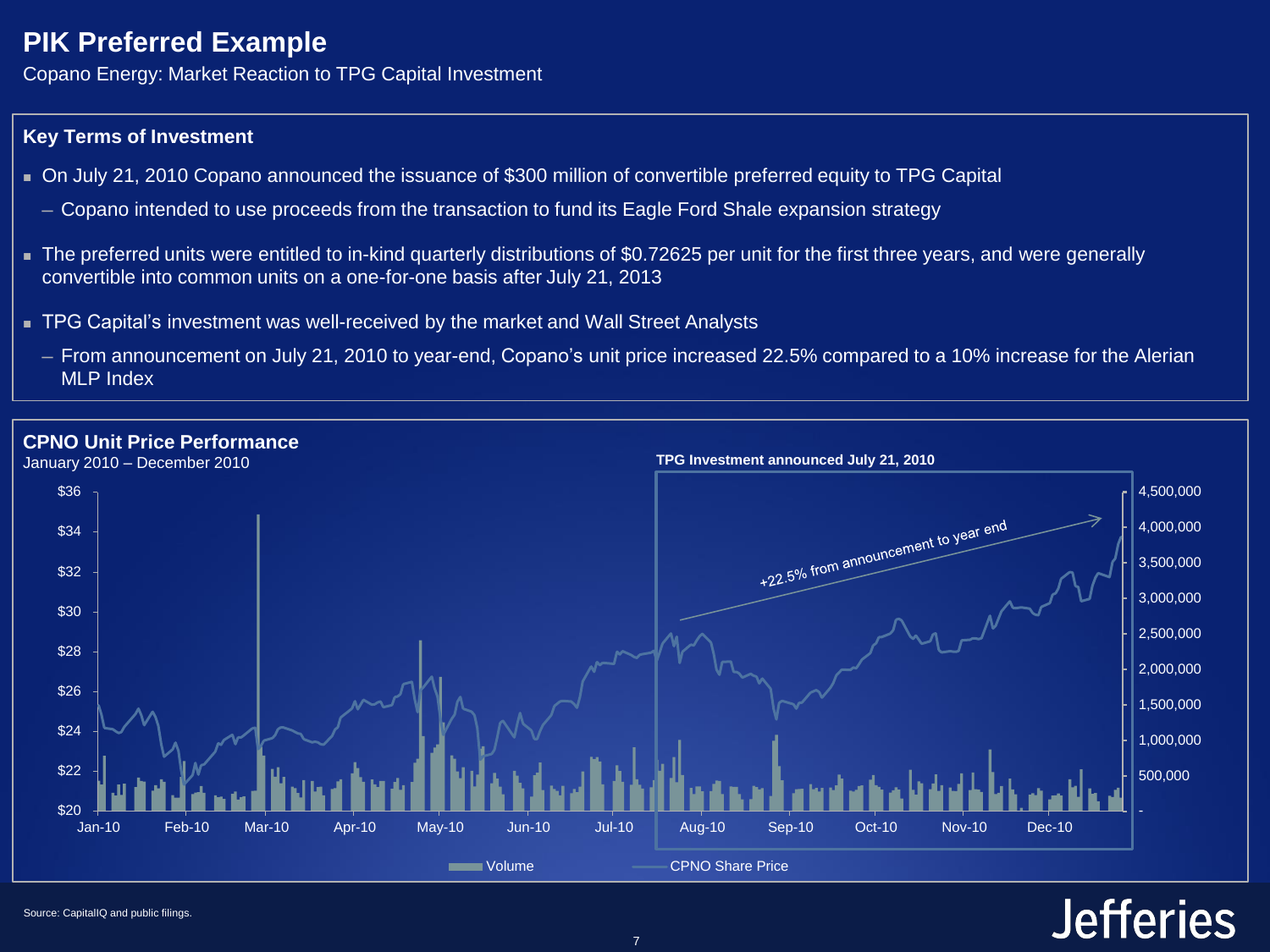### **Private Capital Investment Example**

Highstar Capital's Investment in Caiman Energy

#### **Equity Investments Caiman Assets Exit Features**

#### **Formation of Caiman Energy**

- In May 2009, EnCap Flatrock Midstream formed Caiman Energy to develop and operate gathering and processing assets focused on servicing the Marcellus Shale
- **Terms of the initial investment** were not disclosed

#### **Highstar Capital Investment**

- In July 2011, Caiman announced the completion of a new financing with Highstar Capital IV LP and two of Caiman's existing limited partners
- The joint equity commitment to Caiman consisted of up to \$300 million to further develop the company's gathering and processing infrastructure in the Marcellus Shale
- **The equity commitment included a** make-whole provision in the event a sale of the company occurred in the near-term

#### **Initial Caiman Assets**

- Caiman's initial greenfield project consisted of developing a Marcellus gathering system, multiple processing facilities and a fractionator
- At the time of Highstar's investment, Caiman operated one 120 MMcf/d cryogenic processing facility with an additional 200 MMcf/d facility expected to be completed within six months
- Caiman's third processing facility was expected to be complete within one year, bringing total processing capacity to 520 MMcf/d

#### **Caiman Assets at Sale**

- **Marcellus gathering system, two** processing facilities and one fractionator
- **Long-term contracted** commitments included 236,000 dedicated gathering acres from 10 producers in West Virginia, Ohio and Pennsylvania and processing commitments of 100 MMcf/d

#### **Sale of Assets to WPZ**

- **In March 2012, Caiman Eastern** Midstream LLC, Caiman's gathering and processing business in northern West Virginia, southwestern Pennsylvania and eastern Ohio was acquired by Williams Partners L.P.
- Williams acquired the assets for \$2.5 billion

#### **Current Investment**

- In December 2012, Dominion Resources Inc. announced an agreement with Caiman Energy II to form Blue Racer Midstream, a \$1.5 Billion joint venture to develop Utica Shale midstream assets
- **Highstar has provided equity** commitments to Caiman Energy II on undisclosed terms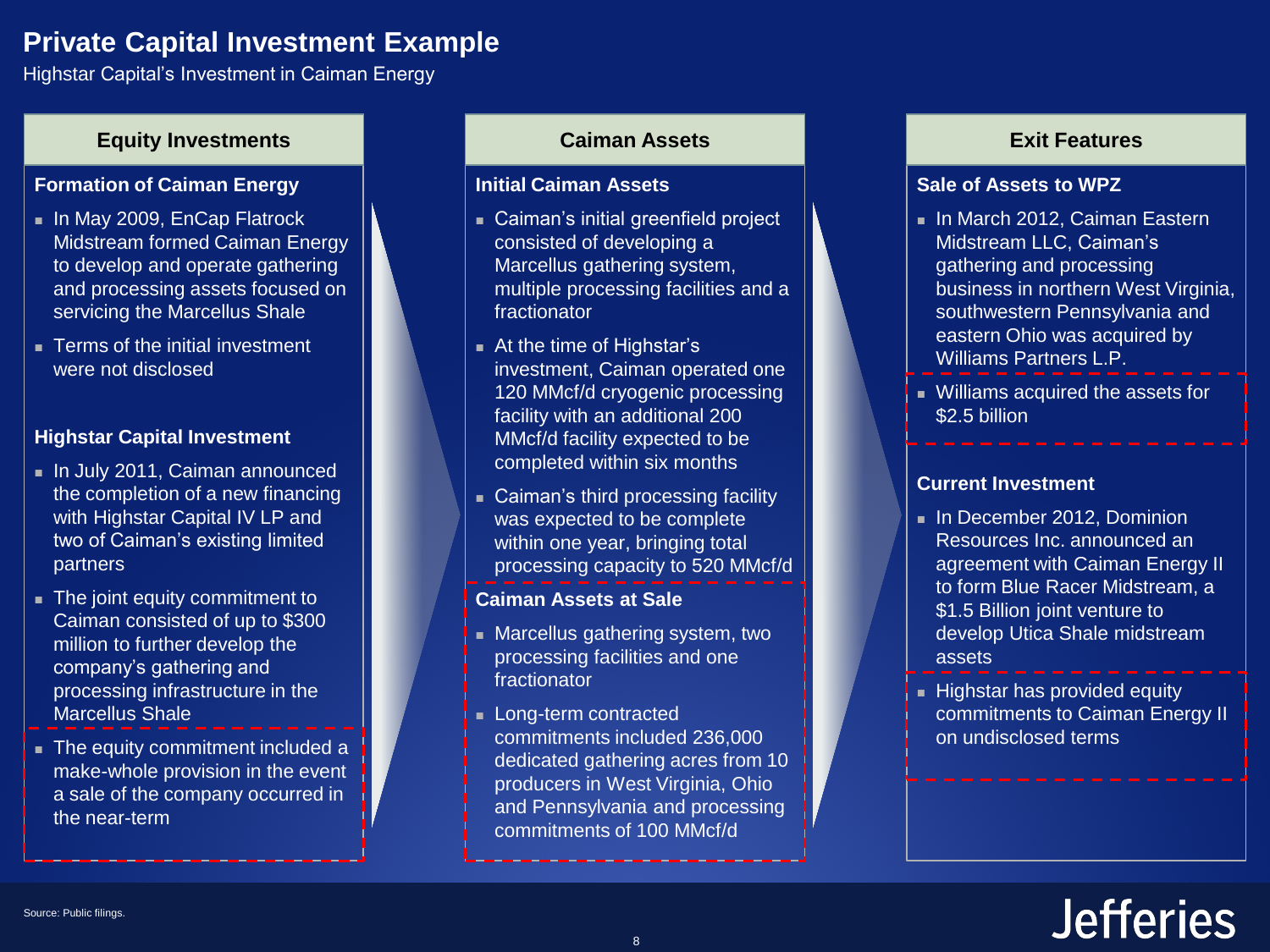### **MLP Market Performance**





Source: Bloomberg, Capital IQ and Company filings.

(1) Representative of MLPs with available credit ratings.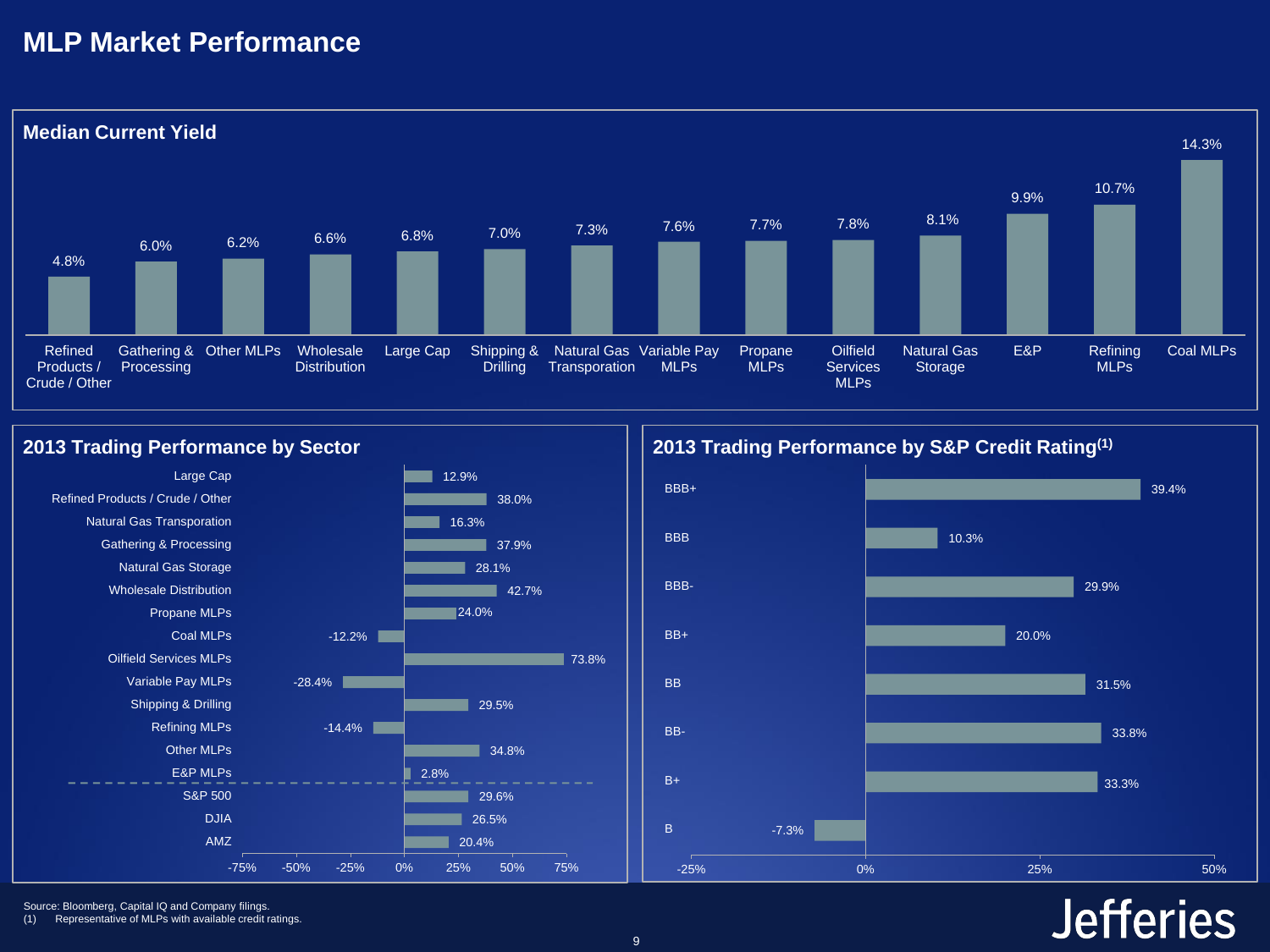### **MLP Cost of Capital – GP Interest Effect**

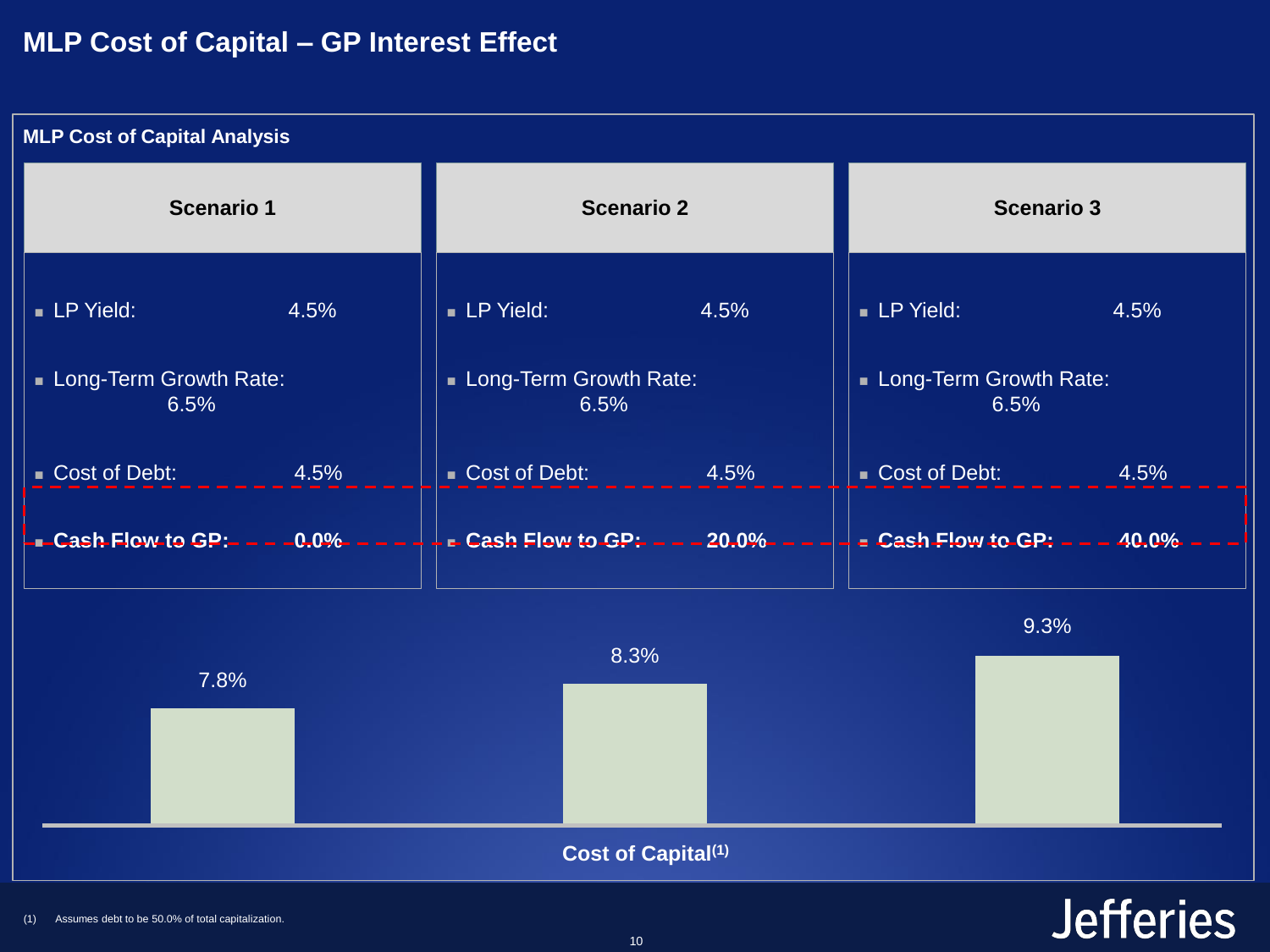# **Midstream Risk Profile / Contract Types**

| <b>Contract Types</b>      |                                                                                                                                                                                                                                                                                                                                                                               |  |  |  |
|----------------------------|-------------------------------------------------------------------------------------------------------------------------------------------------------------------------------------------------------------------------------------------------------------------------------------------------------------------------------------------------------------------------------|--|--|--|
| Fee-Based                  | Gatherer/processor receives a fee per unit of natural gas gathered at the wellhead, compressed and<br>treated<br>• Under fee-based arrangements, a midstream service provider bears no direct commodity price risk                                                                                                                                                            |  |  |  |
| <b>Percent-of-Proceeds</b> | • Gatherer/processor remits to the producers a percentage of the proceeds from the sales of residue gas<br>and/or NGLs or a percentage of the residue gas and/or NGLs at the tailgate<br>■ Gatherer/processor is exposed to direct commodity price risk because the revenues from these contracts<br>directly correlate with the fluctuating price of natural gas and/or NGLs |  |  |  |
| <b>Keep-Whole</b>          | ■ Gatherer/processor retains all or a portion of the NGLs produced and replaces (or pays for) the heating<br>value of the NGLs and the natural gas used during processing<br>Results in the highest direct commodity price risk for the gatherer/processor because costs are dependent<br>on the price of natural gas and revenues are dependent on the price of NGLs         |  |  |  |

|                                          | <b>Contract Risk Profile</b> |                                         |
|------------------------------------------|------------------------------|-----------------------------------------|
| <b>Fee-Based</b>                         | <b>Percent-of-Proceeds</b>   | <b>Keep-Whole</b>                       |
| <b>Least Risky / Commodity Sensitive</b> |                              | <b>Most Risky / Commodity Sensitive</b> |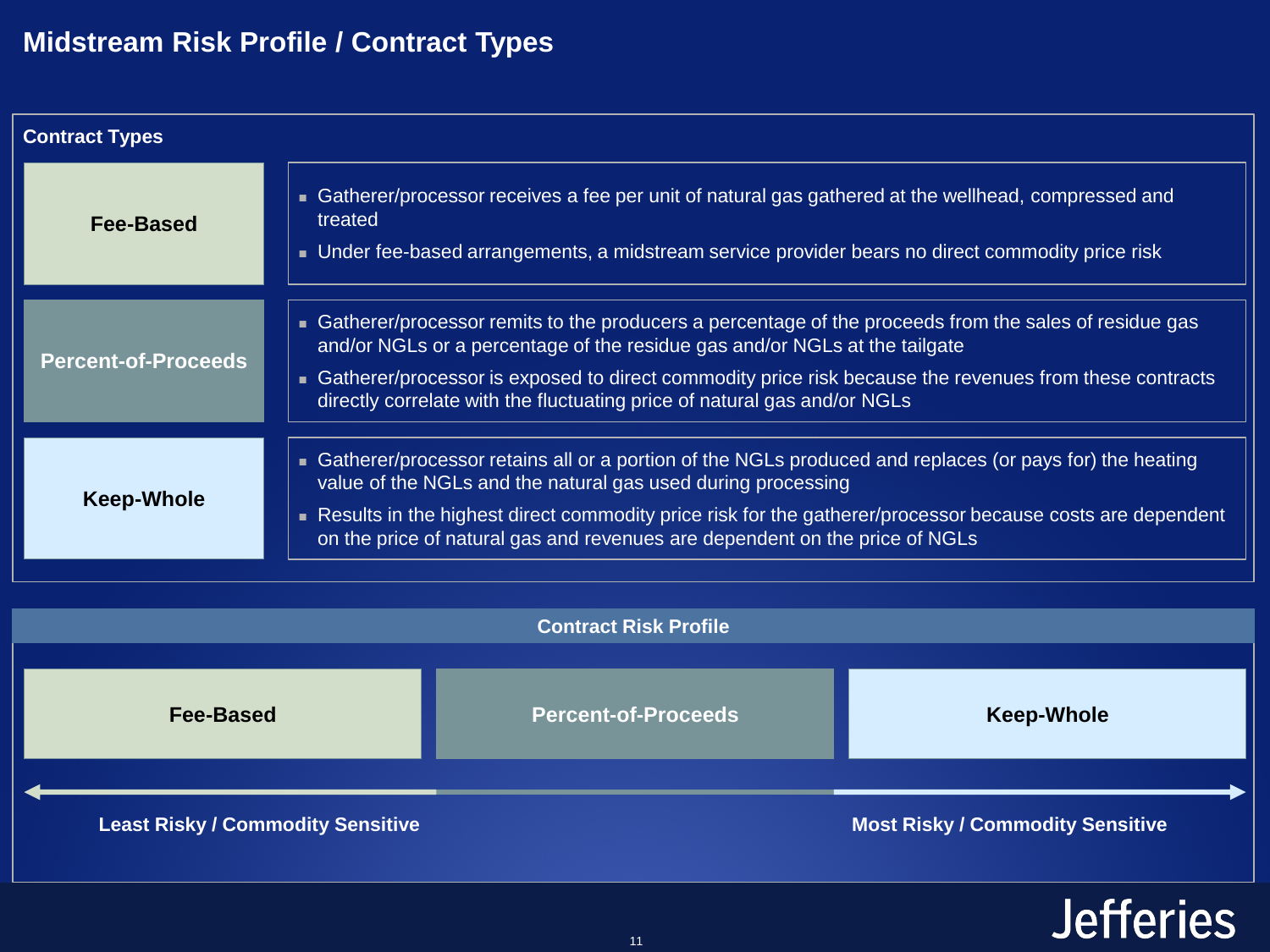# **MLP M&A Observations and Outlook**

| <b>2013 M&amp;A Observations</b> |                                                                                                           |  |  |  |
|----------------------------------|-----------------------------------------------------------------------------------------------------------|--|--|--|
|                                  | <b>Beginning of MLP Consolidation</b>                                                                     |  |  |  |
| $\overline{2}$                   | <b>Midstream Acquisition Multiples Remain Rich</b>                                                        |  |  |  |
| 3                                | <b>Focus on Organic Pipeline Projects</b>                                                                 |  |  |  |
|                                  | <b>Slowdown of Upstream A&amp;D</b>                                                                       |  |  |  |
| 2014 M&A Outlook                 |                                                                                                           |  |  |  |
|                                  | <b>Continued Consolidation of MLPs</b>                                                                    |  |  |  |
| $\mathbf{2}$                     | Infrastructure Buildout from Platforms Acquired in Developing Shale Plays (Bakken, Marcellus/Utica, Etc.) |  |  |  |
| 3                                | <b>Continued Rich Midstream Acquisition Multiples</b>                                                     |  |  |  |
| Δ                                | <b>Further Expansions of MLPs into New Energy Sub-Sectors</b>                                             |  |  |  |
| 5                                | Robust Capital Markets Available to Fund Organic Growth, but Third Party Acquisitions Continue            |  |  |  |
| $6 \overline{6}$                 | <b>Ongoing Execution of Drop-Down Strategies</b>                                                          |  |  |  |